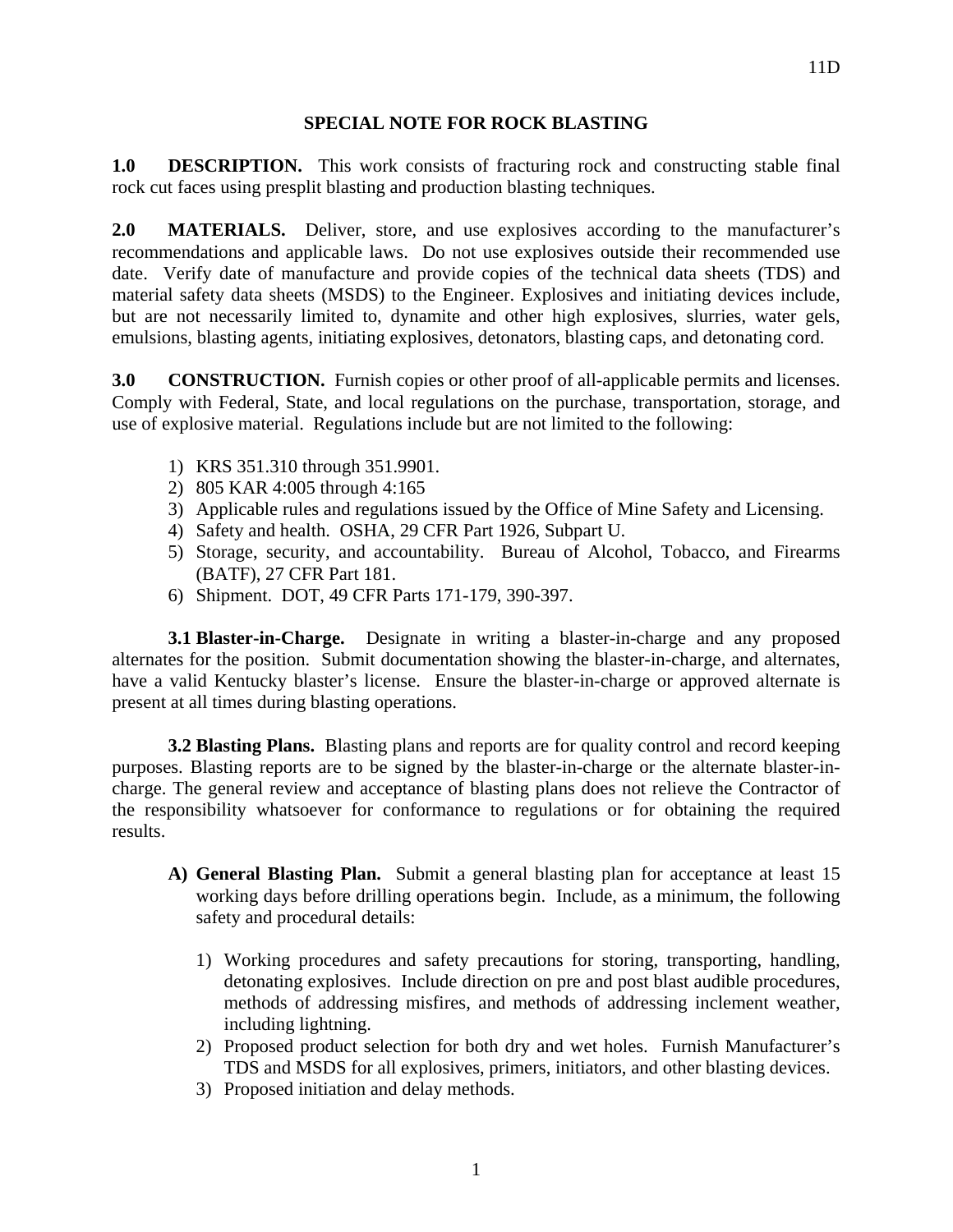- 4) Proposed format for providing all the required information for the site specific blasting shot reports.
- **B) Preblast Meeting.** Prior to drilling operations, conduct a preblast meeting to discuss safety and traffic control issues and any site specific conditions that will need to be addressed. Ensure, at a minimum, that the Engineer or lead inspector, Superintendent, blaster-in-charge, and all personnel involved in the blasting operation are present. Site specific conditions include blast techniques; communication procedures; contingency plans and equipment for dealing with errant blast material. The conditions of the General Blasting plan will be discussed at this meeting. Record all revisions and additions made to the blasting plan and obtain written concurrence by the blaster-incharge. Provide a copy of the signed blast plan to the Engineer along with the sign in sheet from the preblast meeting.

**3.3 Preblast Condition Survey and Vibration Monitoring and Control**. Before blasting, arrange for a preblast condition survey of nearby buildings, structures, or utilities, within 500 feet of the blast or that could be at risk from blasting damage. Provide the Engineer a listing of all properties surveyed and any owners denying entry or failing to respond. Notify the Engineer and occupants of buildings at risk at least 24 hours before blasting.

Limit ground vibrations and airblast to levels that will not exceed limits of 805 KAR 4:005 through 4:165. More restrictive levels may be specified in the Contract.

Size all blast designs based on vibration, distance to nearest building or utility, blast site geometry, atmospheric conditions and other factors. Ground vibrations are to be controlled according to the blasting standards and scaled distance formulas in 805 KAR 4:020 or by the use of seismographs as allowed in 805 KAR 4:030. The Department will require seismographs at the nearest allowable location to the protected site when blasting occurs within 500 feet of buildings, structures, or utilities.

**3.4 Blasting.** Drill and blast at the designated slope lines according to the blasting plan. Perform presplitting to obtain smooth faces in the rock and shale formations. Perform the presplitting before blasting and excavating the interior portion of the specified cross section at any location. The Department may allow blasting for fall benches and haul roads prior to presplitting when blasting is a sufficient distance from the final slope and results are satisfactory to the Engineer. Use the types of explosives and blasting accessories necessary to obtain the required results.

Free blast holes of obstructions for their entire depth. Place charges without caving the blast hole walls. Stem the upper portion of all blast holes with dry sand or other granular material passing the 3/8-inch sieve. Dry drill cuttings are acceptable for stemming when blasts are more than 800 feet from the nearest dwelling.

Stop traffic during blasting operations when blasting near any road and ensure traffic does not pass through the Danger Zone. The blaster-in-charge will define the Danger Zone prior to each blast. Ensure traffic is stopped outside the Danger Zone, and in no case within 800 feet of the blast location.

Following a blast, stop work in the entire blast area, and check for misfires before allowing worker to return to excavate the rock.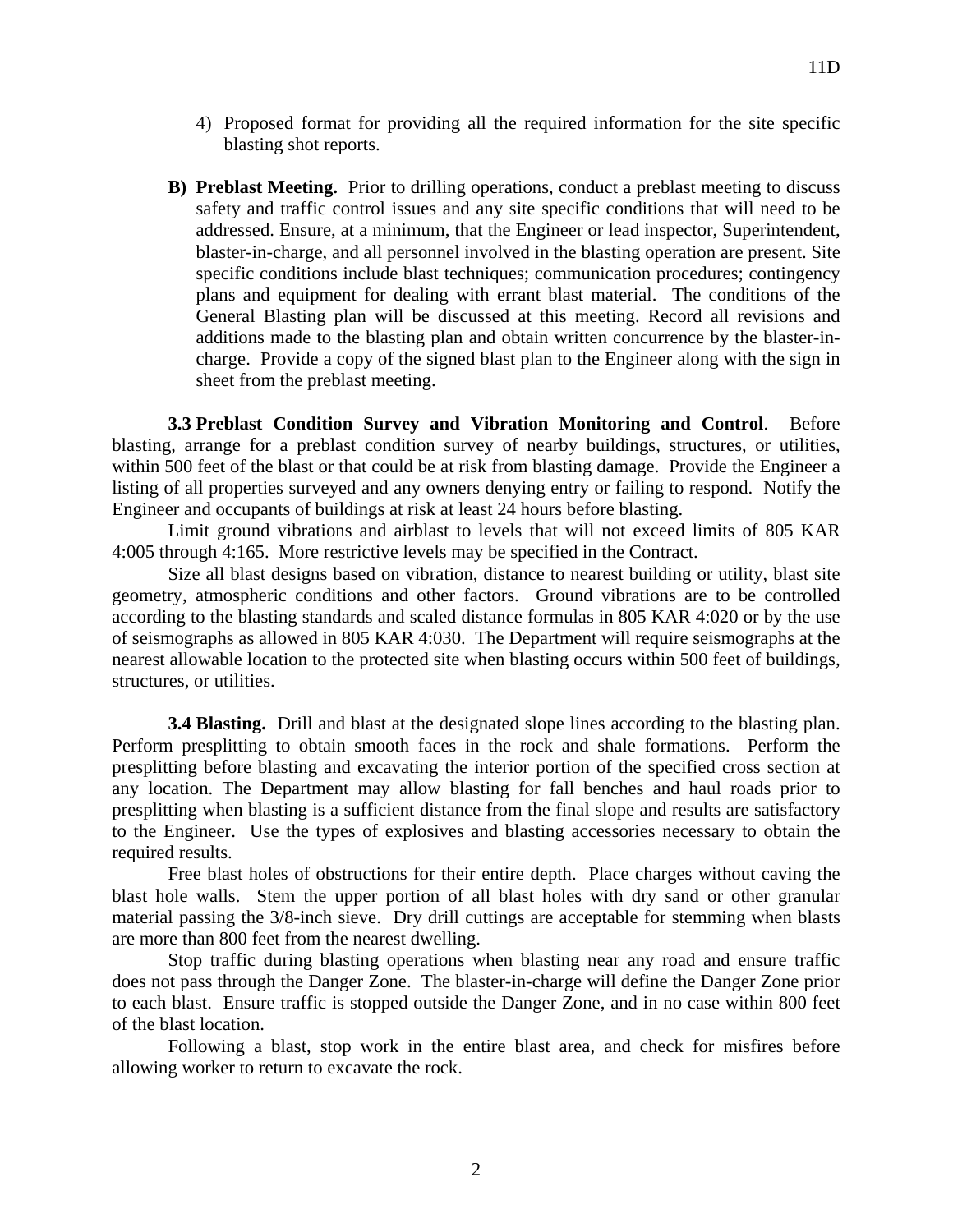Remove or stabilize all cut face rock that is loose, hanging, or potentially dangerous. Leave minor irregularities or surface variations in place if they do not create a hazard. Drill the next lift only after the cleanup work and stabilization work is complete.

When blasting operations cause fracturing of the final rock face, repair or stabilize it in an approved manner at no cost to the Department.

Halt blasting operations in areas where any of the following occur:

- 1) Slopes are unstable;
- 2) Slopes exceed tolerances or overhangs are created;
- 3) Backslope damage occurs;
- 4) Safety of the public is jeopardized;
- 5) Property or natural features are endangered;
- 6) Fly rock is generated; or
- 7) Excessive ground or airblast vibrations occur in an area where damage to buildings, structures, or utilities is possible.
- 8) The Engineer determines that materials have become unsuitable for blasting

Blasting operations may continue at a reasonable distance from the problem area or in areas where the problems do not exist. Make the necessary modifications to the blasting operations and perform a test blast to demonstrate resolution of the problem.

**A) Drill Logs.** Maintain a layout drawing designating hole numbers with corresponding drill logs and provide a copy of this information to the blaster prior to loading the hole. Ensure the individual hole logs completed by the driller(s) show their name; date drilled; total depth drilled; and depths and descriptions of significant conditions encountered during drilling that may affect loading such as water, voids, changes in rock type.

**B) Presplitting.** Conduct presplitting operations in conformance with Subsection 204.03.04 of the Standard Specifications for Road and Bridge Construction.

**3.5 Shot Report.** Maintain all shot reports on site for review by the Department. Within one day after a blast, complete a shot report according to the record keeping requirements of 805 KAR 4:050. Include all results from airblast and seismograph monitoring.

**3.6 Unacceptable Blasting.** When unacceptable blasting occurs, the Department will halt all blasting operations. Blasting will not resume until the Department completes its investigation and all concerns are addressed. A blast is unacceptable when it results in fragmentation beyond the final rock face, fly rock, excessive vibration or airblast, overbreak, damage to the final rock face or overhang. Assume the cost for all resulting damages to private and public property and hold the Department harmless.

When an errant blast or fly rock causes damage to or blocks a road or conveyance adjacent to the roadway, remove all debris from the roadway as quickly as practicable and perform any necessary repairs. Additionally, when specified in the Contract, the Department will apply a penalty.